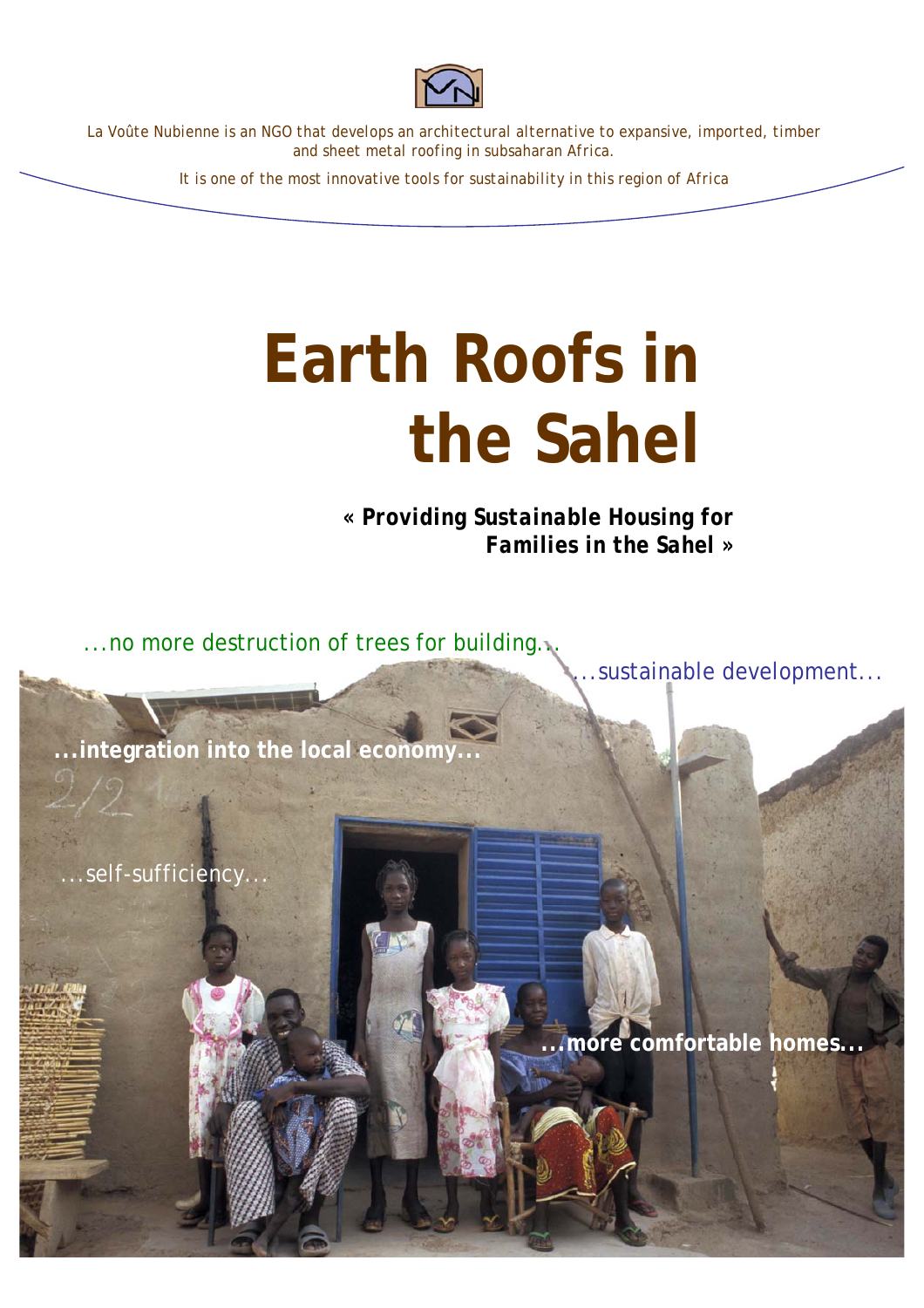# **Problem : habitat in the Sahel**



Traditional building techniques in Sahel rely on the use of large quantities of bush timber for roof construction. As the trees have vanished, impoverished **rural families have no alternative but to scrape together, or borrow, enough cash to buy imported sheet roofing and sawn timber to roof their homes**.

But sheet metal roofing:

- puts families into debt for its purchase
- weakens local, family, national economic systems (import costs)
- amplifies extreme climatic conditions of heat and cold inside dwellings
	- engenders severe noise disturbance during the rainy season
- cannot support the traditional Sahelian flat roof terrace

## **Solution : building earth roofs**

The VN technique is derived from an age-old method found in the Upper Nile region; as such it represents a perfect example of South > South technology transfer.

The original technique has been modified to fit with local sub-Saharan building and apprenticeship traditions. The result is a streamlined technique, relatively easy to implement and to learn through practice.

Houses built using this technique are better insulated (from heat, cold, and noise), healthier, longerlasting, can incorporate the traditional flat roof terrace into the structure, and can include a second floor.

In addition, as most of the costs incurred are for labor and use of readily available materials, the technique helps to strengthen local economic circuits and selfsufficiency.





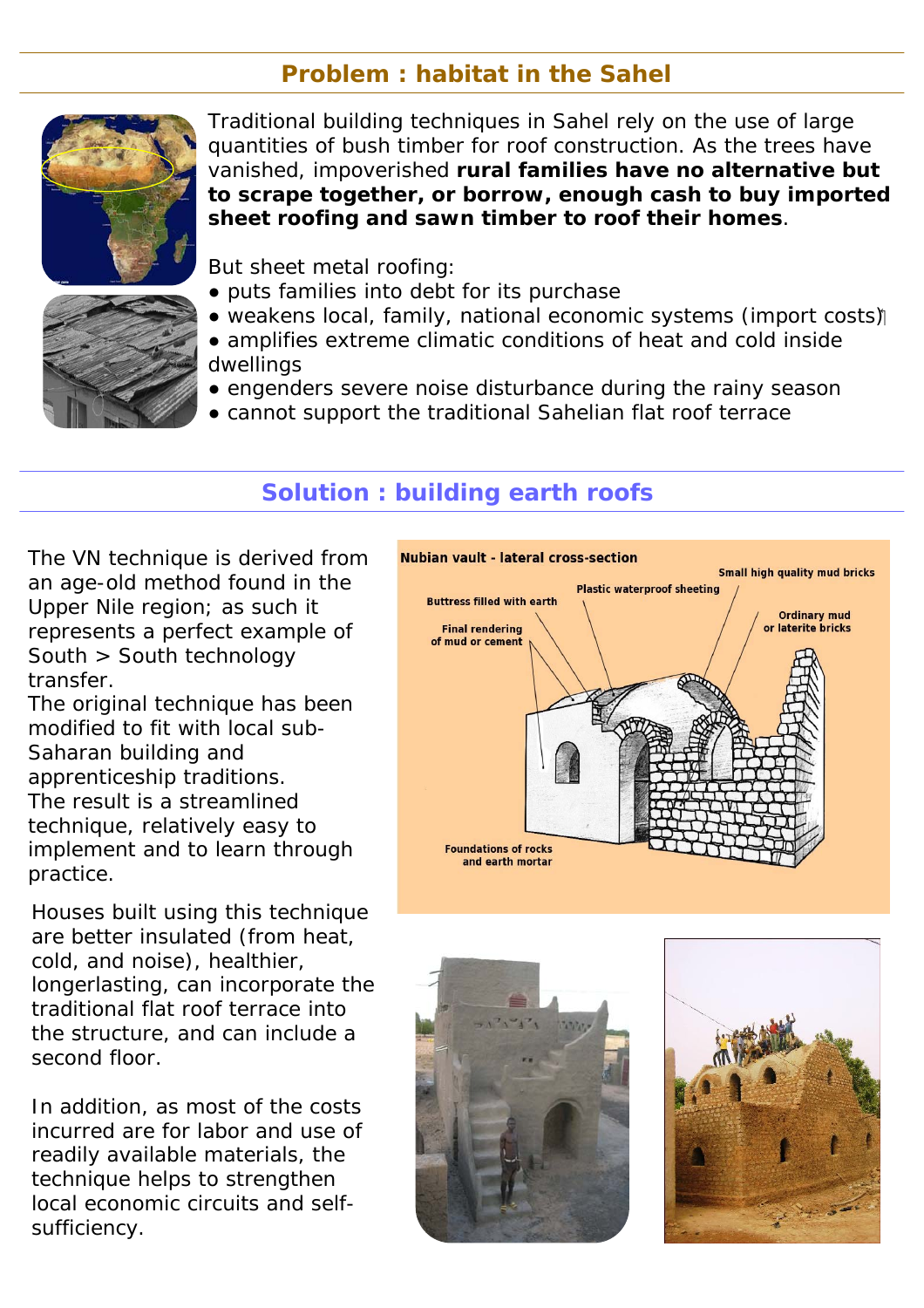# **the Earth Roofs in the Sahel Program**

The *Earth Roofs in the Sahel* program is built around the **training of craftsmen to become independent contractors**, and annual promotional campaigns aimed at rural populations. Its aim is not to become embeded in a given zone, but rather to pump-prime the adoption of the VN technique by local people, before gradually withdrawing.

Teams of builders who have learnt the technique supervise the building sites and help train the apprentices; their salaries are almost completely covered by the clients.

The Association carries out any necessary design and cost studies for specific jobs such as community buildings, churches, mosques, or NGO premises.







## **Results : 10 years of exponential growth**

- 80,000 people in the Sahel have heard of VN - 4,500 people benefit directly from the Program - 550 vaults built in 6 countries (Burkina Faso, Mali, Senegal, Togo, Guinea, Ivory Coast)
- 115 builders trained
- 200 apprentices in training

## - **70% year on year growth in numbers of macons trained & vaults built**

- International recognition : Ashoka-Changemakers Award 06, **Tech Museum Award 07**

- Support from Veolia Environnement Foundation for 07 & 08, and SolidarCité-PPR in 08

- Ashoka Impact Laureate 08
- Several partnerships with NGO's